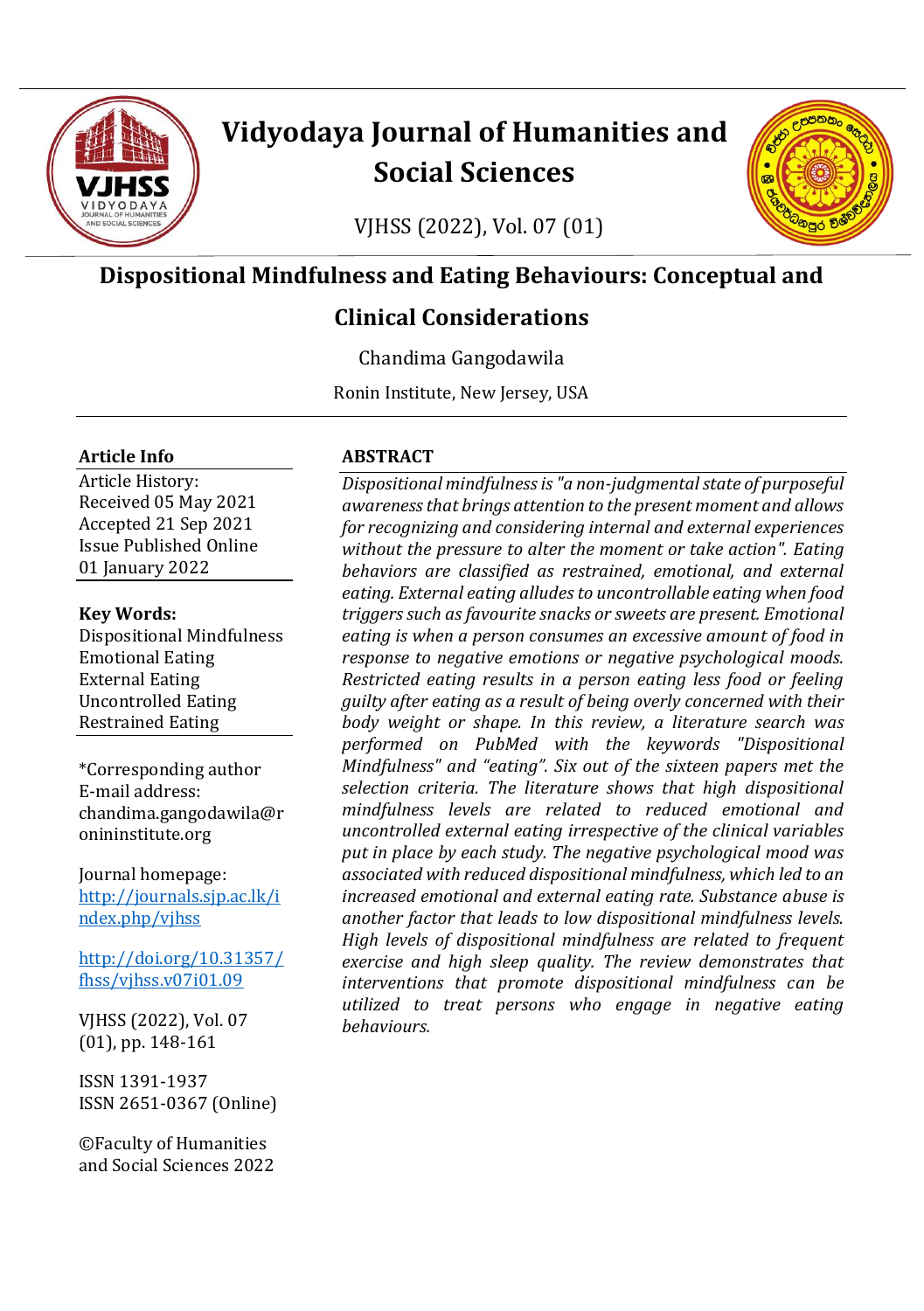## **1. Introduction**

Extreme changes in eating behaviour can result in eating disorders such as binge eating disorder, anorexia nervosa, and bulimia nervosa (Carlson & Birkett, 2017). The most common eating disorder symptoms include restricted eating, increased exercise, and eating large quantities of food in a short period. The American Psychiatric Association's (2013) *Diagnostic and Statistical Manual of Mental Disorders (DSM-5®)* includes a category for adverse changes in eating behaviours that impair psychosocial functioning and physical health. Anorexia is a disorder in which individuals consume insufficient food to the point of starvation, and it can result in hospitalisation for being underweight or even death. Bulimia nervosa, on the other hand, is characterized by a loss of control over the amount of food intake, especially snacks and desserts in the afternoon or evening. Binge eating disorder is connected with consuming large amounts of food in a short period and with a loss of control overeating behaviour (Carlson & Birkett, 2017).

According to a systematic review by Galmiche, Déchelotte, Lambert, & Tavolacci (2019), the prevalence of eating disorders is higher among women (8.4%) than men (2.2%), and it has been on the rise worldwide. The incidence of eating disorders rose from 3.5% in the period of 2000 to 2006 to 7.8% between 2013 and 2018. The review comprised 94 studies from 2000 to 2018. Bulimia nervosa and anorexia nervosa were the only eating disorders identified in the Global Burden of Diseases, Injuries, and Risk Factors (GBP) 2019; however, binge eating is more widespread (Santomauro et al., 2021). Figure 1 below shows the prevalence of different eating disorders by age and sex, which supports the need for better intervention to improve the quality of life. Some interventions for eating disorders include pharmacological treatment, cognitive behavioural therapy, and alternative therapies (Carlson & Birkett, 2017). Other

therapies, such as mindfulness, have been utilised to help individuals manage their weight and associated eating patterns (Tapper, 2017).

According to Annameier et al. (2018), mindfulness denotes "a non-judgmental state of purposeful awareness that brings attention to the present moment and allows for the recognition and consideration of internal and external experiences without the pressure to alter the moment or take action." Mindfulness can be either developed through training or have dispositional traits and has been shown to improve individuals' physical health and psychological functioning through improved adaptive self-regulation such as enabling healthy eating, as demonstrated by the founder of the Centre for Mindfulness, Jon Kabat-Zinn. In theory, mindfulness should result in improved eating behaviours because individuals can pay attention to the present moment and identify and fail to react to internal and external hunger cues (Annameier et al., 2018).

Higher dispositional mindfulness is linked to less inception of emotions, for example, a hunger which may lead to emotional eating, and/or eating less in response to external cues like the composition of food instead of using body cues such as hunger (Ouwens, Schiffer, Visser, Raeijmaekers, & Nyklíček, 2015). Dispositional mindfulness makes individuals engage in healthy behaviour (Fanning, Osborn, Lagotte, & Mayberry, 2018). Some of the mental and physical advantages of high dispositional mindfulness include fewer cases of chronic pain, addictions, cancer treatment, lower cases of being overweight or obese, and low incidence of mental disorders such as depression and bipolar disorder (Guyot et al., 2018).

Individuals who tend to be alert and cognizant of things that happen in life are likely to have a more positive psychosocial profile and better life contentment than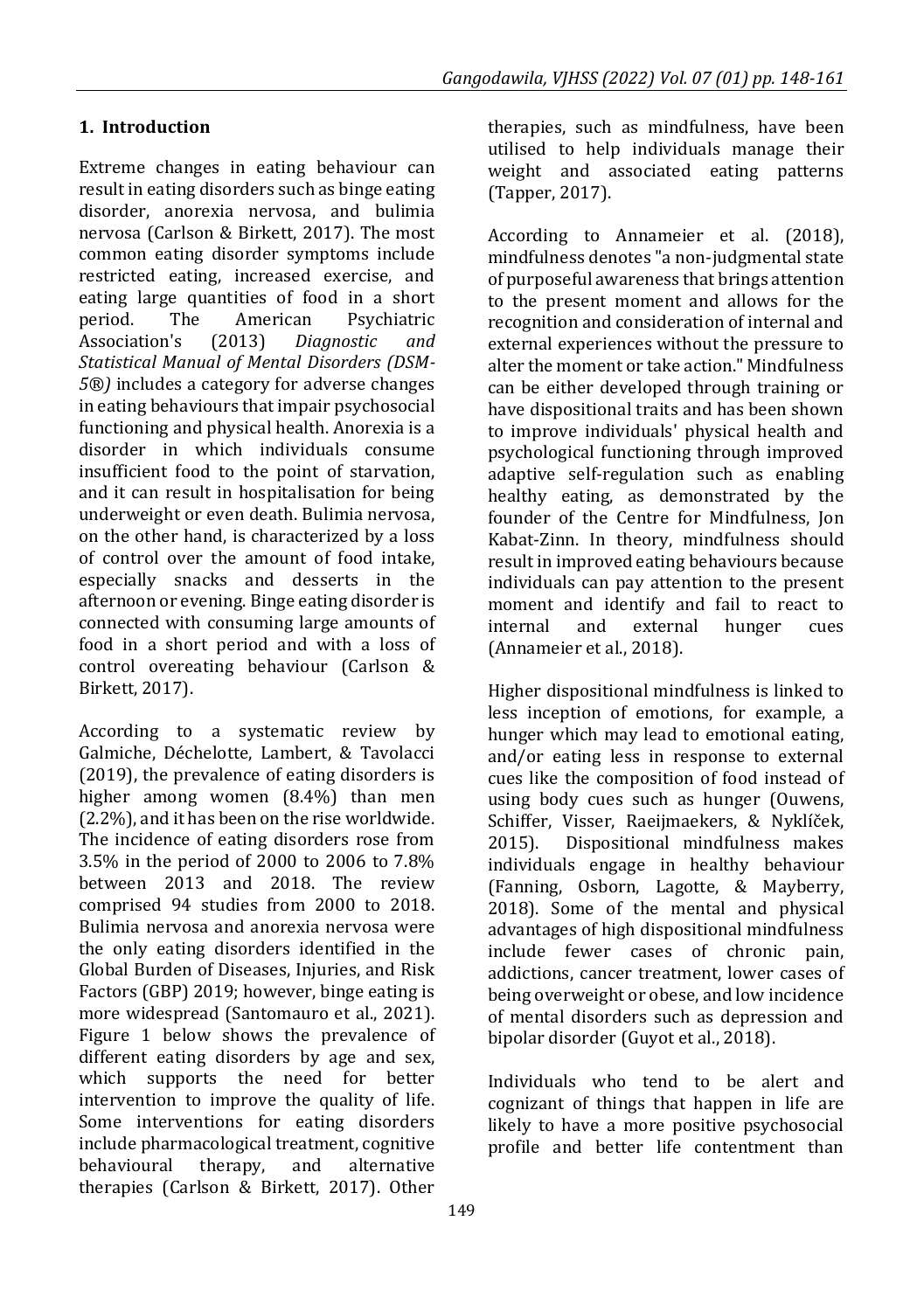

**Figure 1.** A graph showing the prevalence of eating disorders: Anorexia nervosa, Bulimia nervosa, Binge-eating disorder, and other specified feeding and eating disorder (OSFED), from the global burden of disease 2019 by age and gender (Santomauro et al., 2021).

people who are less attentive and less aware of the things that happen around them. Lower levels of obesity and normal glucose levels are found in individuals with higher dispositional mindfulness (Guyot et al., 2018).

According to a study published in 2019 (Lucas-Thompson, Miller, Seiter, & Prince), dispositional mindfulness is connected with an enhanced response to stressful events. The study assessed dispositional mindfulness, cortisol and blood pressure levels, emotional reactivity, and stress in 150 teenagers. Dispositional mindfulness increased the cortisol reactivity, especially in stressful times. A systematic review by Tomlinson, Yousaf, Vittersø, & Jones (2018) also pursued to establish the linkage between dispositional mindfulness and an individual's psychological health. The review examined 93 papers published before June 2016, and it indicated that dispositional mindfulness is inversely proportional to psychopathological symptoms, for instance, anxiety and depressive symptoms. There was a favourable link between adaptive cognitive processes such as pain catastrophizing and greater emotional regulation and processing in comparison to individuals with low dispositional mindfulness. Other studies have found dispositional mindfulness to be positively related to high physical activity, quality sleep, and decreased alcohol cravings (Brisbon & Lachman, 2017; Schneider, Malinowski, Watson, & Lattimore, 2019; Szeto, Schoenmakers, van de Mheen, Snelleman, & Waters, 2019). This research will analyse the published literature about the relationship between dispositional mindfulness and eating disorders. The study will cover the various variables that influence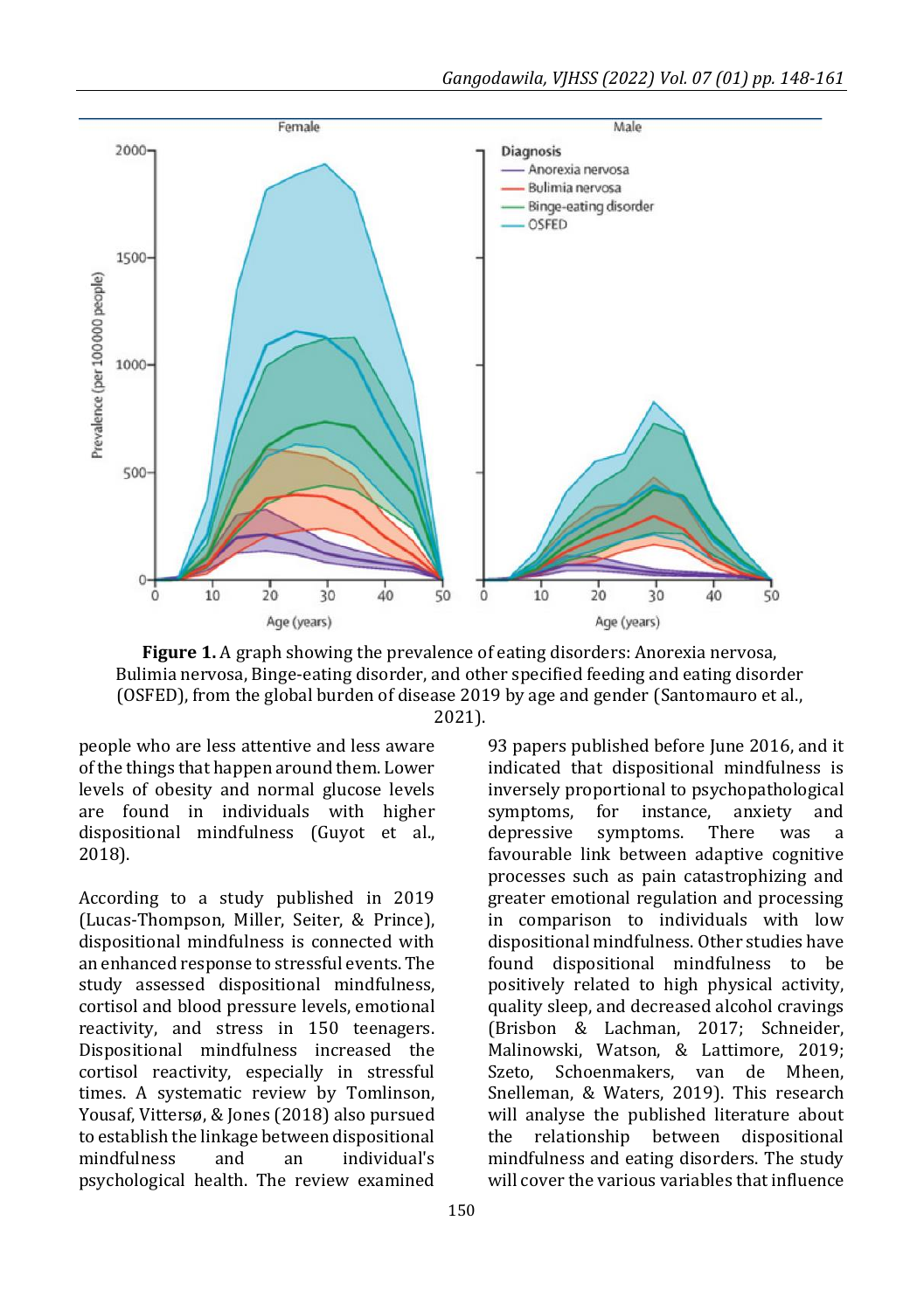treatment outcomes in clinical settings. The literature on eating behaviours in individuals who display dispositional mindfulness will be reviewed to disentangle other variables that may be unaccounted for in clinical settings.

#### **2. Materials and Methods**

In this review, a literature search was conducted on PubMed® ('PubMed,' n.d.) using the keywords "´Dispositional Mindfulness´ and eating". There were no added filters, so the literature was from the journal's inception in 1996 through 2021. The published papers were evaluated for inclusion based on their abstracts. Duplicates, publications that included mindfulness training interventions, and papers that were not connected to eating behaviours or dispositional mindfulness were excluded.

Sixteen articles were identified during the literature search. The abstracts of the papers were scanned for selection and inclusion in this literature review. Only six of the sixteen papers met the selection criteria. One paper was omitted because it featured mindfulness training. Another paper was excluded due to duplication. The remaining seven studies were excluded because they did not demonstrate a direct relationship between dispositional mindfulness and various eating behaviours. Table 1 below summarizes the studies included in this review highlighting the scales used to measure dispositional mindfulness, eating behaviours, and clinical considerations in each study. The scales used to measure dispositional mindfulness and eating behaviours will be discussed in further depth.

#### **3. Results and Discussion**

**Table 1.** A table summarizing the studies included in this review indicating the scales used to measure dispositional mindfulness and eating behaviours and other clinical considerations in the studies.

| <b>Authors</b>              | Scale(s) used to<br>quantify<br>dispositional<br>mindfulness             | Scale(s) used to<br>quantify eating<br>behaviours.                                                                                                                                                                                           | <b>Clinical</b><br><b>Considerations</b>                                                                                     |
|-----------------------------|--------------------------------------------------------------------------|----------------------------------------------------------------------------------------------------------------------------------------------------------------------------------------------------------------------------------------------|------------------------------------------------------------------------------------------------------------------------------|
| (Tak et al.,<br>2015)       | Five Facet<br>Mindfulness<br>Questionnaire -<br>Short Form (FFMQ-<br>SF) | Dutch Eating Behaviour<br>Questionnaire (DEBQ)                                                                                                                                                                                               | Depressive Symptoms<br><b>Symptoms of Anxiety</b><br>Diabetes-specific<br>distress<br>Diabetes-Related<br>Clinical Variables |
| (Pivarunas<br>et al., 2015) | Mindful Attention<br>and Awareness<br>Scale (MAAS)                       | <b>Eating Disorder</b><br>Examination<br>Questionnaire (EDE-Q)<br>(Overeating Section)<br>Eating in the absence of<br>Hunger Questionnaire<br>for children and<br>Adolescents<br><b>Relative Reinforcing</b><br>Value (RRV) for Food<br>Task | Depression                                                                                                                   |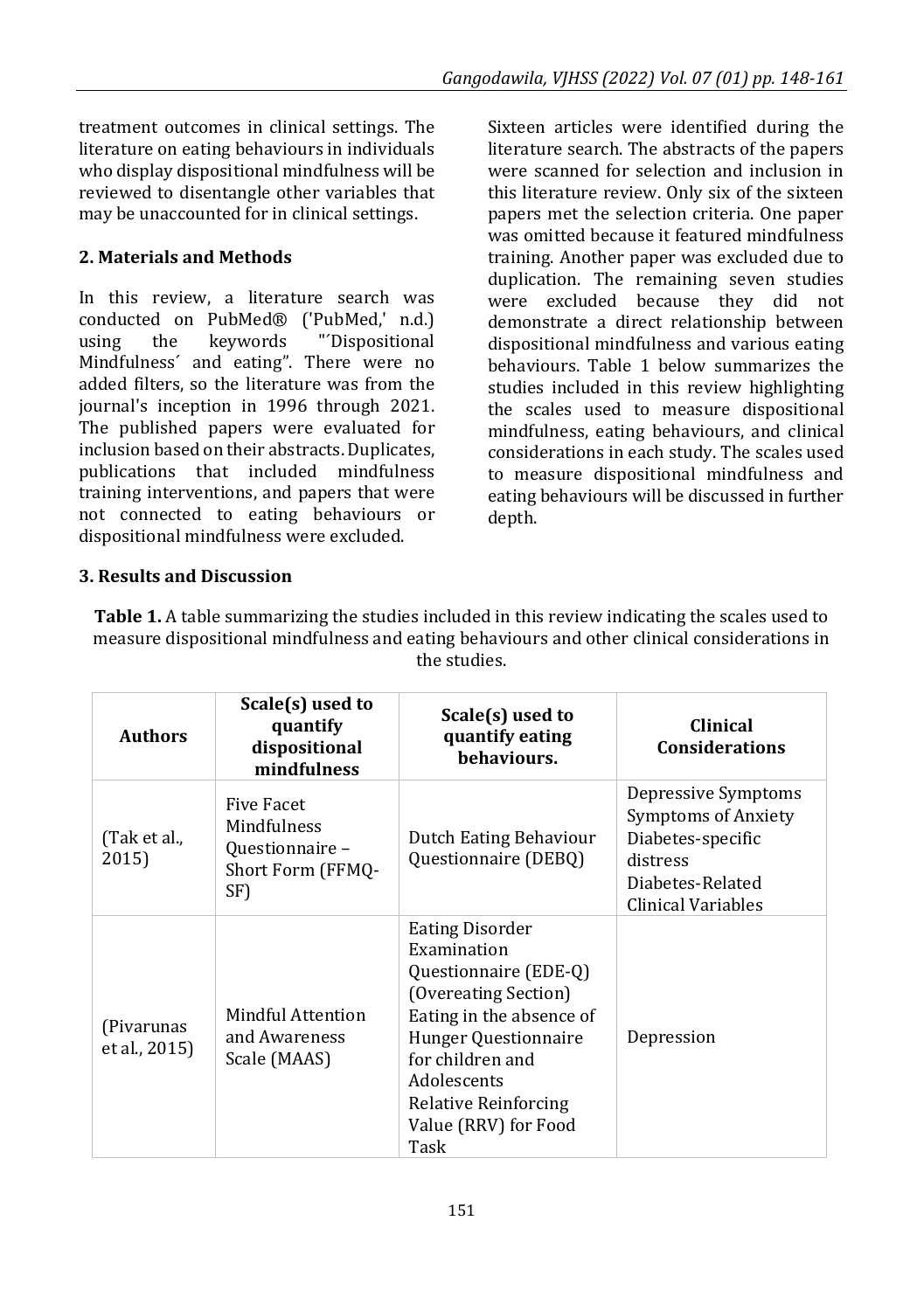| (Fisher,<br>Mead,<br>Lattimore, &<br>Malinowski.<br>2017)  | Five Facet<br>Mindfulness<br>Questionnaire<br>(FFMQ)  | Three-Factor Eating<br>Questionnaire (TFEQ -<br>R <sub>18</sub> V <sub>2</sub> )               | Difficulties in emotional<br>regulation<br>Habitual negative self-<br>thinking |
|------------------------------------------------------------|-------------------------------------------------------|------------------------------------------------------------------------------------------------|--------------------------------------------------------------------------------|
| (Murphy,<br>Mermelstein.<br>Edwards, &<br>Gidycz,<br>2012) | Mindfulness<br>Attention<br>Awareness Scale           | Eating Attitude Test<br>$(EAT-26)$                                                             | Exercise frequency<br>Sleep quality<br>Physical health                         |
| (Elmquist,<br>Shorey,<br>Anderson, &<br>Stuart,<br>2017)   | Mindful Attention<br>and Awareness<br>Scale           | Psychiatric Diagnostic<br><b>Screening Questionnaire</b><br>(PDSQ) Eating Disorder<br>Subscale | Substance Use                                                                  |
| (Lattimore,<br>Fisher, &<br>Malinowski.<br>2011)           | Kentucky Inventory<br>of Mindfulness Skills<br>(KIMS) | Three-Factor Eating<br>Ouestionnaire 9 (TFEO -<br>R21)                                         | Adverse psychological<br>mood                                                  |

#### **3.1 Eating Behaviour and Dispositional Mindfulness**

Tak et al. (2015) conducted a study on 3681 adults with type 1 or type 2 diabetes from the Diabetes Management and Impact for Longterm Empowerment and Success – Netherlands. 88% (3228) of the participants responded to the online questionnaires. The study aimed to determine the relationship between dispositional mindfulness and eating behaviour among people with type 2 diabetes. 666 participants were randomly selected to participate in the mindfulness module; males comprised 47% of the participants, with a mean age of 55 years (SD = 14). They filled in the questionnaire for eating behaviour and mindfulness. Dispositional mindfulness was gauged by the 24-item Five Facet Mindfulness Questionnaire- Short Form (FFMQ-SF). The FFMQ-SF measures the five facets of mindfulness, including describing, observing, acting with awareness, being non-judgmental and non-reactive. The 24 items were measured using a five-point Likert scale, with a range from one ("*never or very rarely true"*) to five ("*very often or always true"*). Participants with higher scores were more mindful than those with fewer scores.

Four items of the 24-item FFMQ-SF sought to understand the participants' ability to notice or attend to external sensory experiences like smells. Five items of the 24-item FFMQ-SF sought the rate at which participants acted on autopilot compared to taking care of personal activities in the current moment. The participants' ability to describe emotions and feelings was evaluated using five items on the 24-item FFMQ-SF scale. The capability to have a non-evaluative attitude towards one's feelings and thoughts was assessed using five items on the 24-item FFMQ-SF scale. Finally, the last five items of the 24-item FFMQ-SF scale were used to evaluate the participants' ability to permit thoughts and emotions to pass through them without becoming overwhelmed.

The Dutch Eating Behaviour Questionnaire (DEBQ) was used to assess eating behaviour. It consists of 33 items, the responses to which are graded on a five-point Likert scale ranging from one ("*never*") to five ("*very frequently*"). Ten items in the 33-item DEBQ sought to measure participants' restrained eating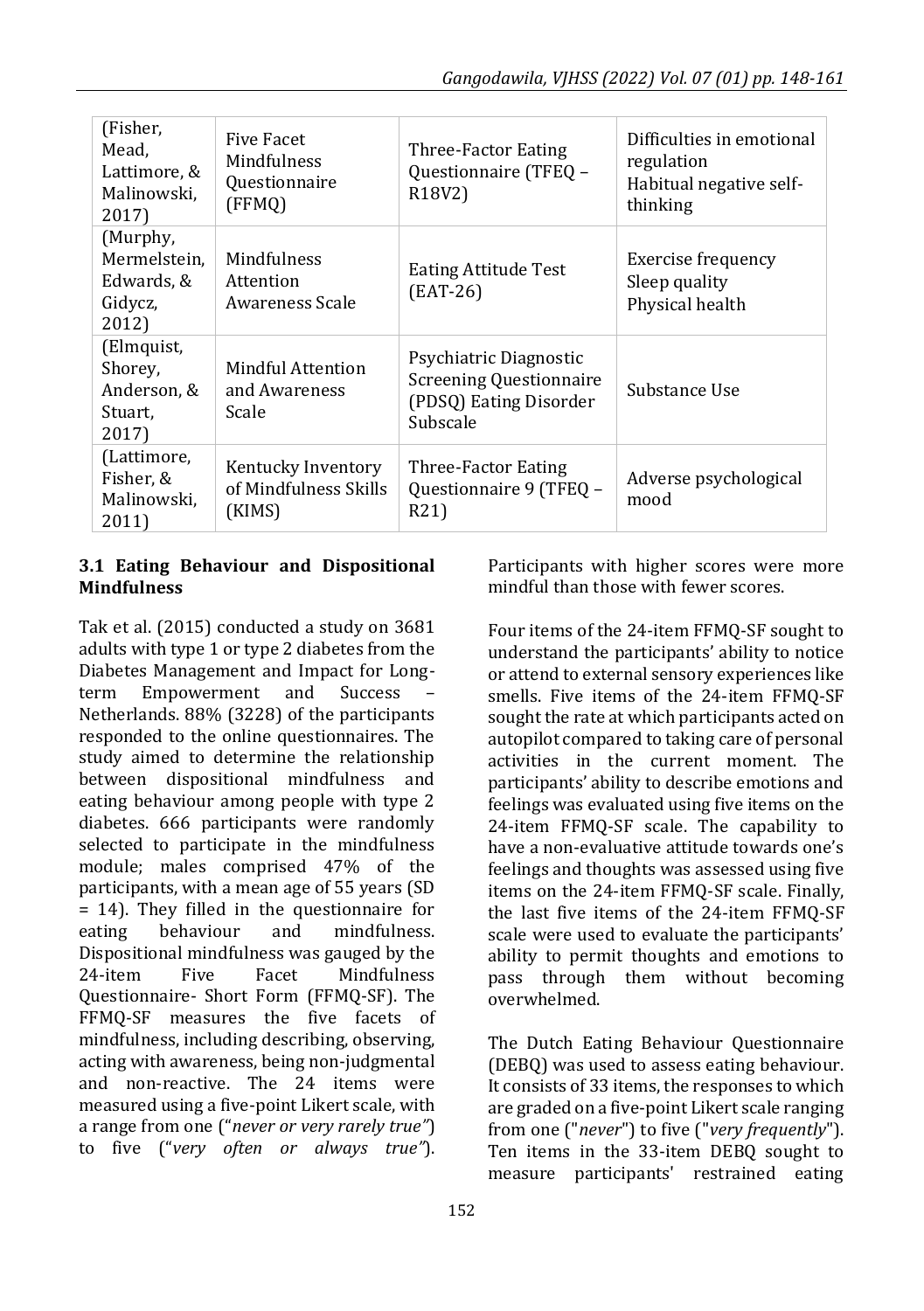behaviour. Ten items in the 33-item DEBQ measured external eating behaviour. Finally, the emotional eating behaviour was measured by the last 13 items of the 33-item DEBQ. Higher scores indicate issues with particular eating behaviour.

The study discovered a negative correlation between dispositional mindfulness and emotional eating. Participants who demonstrated a higher level of mindfulness were less likely to engage in emotional eating. The "describing", "acting with awareness", and "being non-judgmental" facets of dispositional mindfulness resulted in lower levels of emotional eating. Higher levels of dispositional mindfulness were also related to lower levels of external eating. The "acting with awareness" facet of dispositional mindfulness accounted for the negative correlation with external eating. Restrained eating behaviour was positively correlated with being mindful. Among the facets of dispositional mindfulness, "observing" and "being non-reactive" accounted for the positive correlation between mindfulness and restrained eating. However, the study established an inverse association between restrained eating and the 'being nonjudgmental' facet of mindfulness. The study by Tak et al. (2015) had three major limitations: (1) data were collected via selfreporting, in which participants reported their beliefs about themselves rather than facts; (2) participants reported low levels of emotional stress, obviating the need to explain the association between mindfulness and eating behaviour; and (3) the crosssectional design may have had flawed causality, in that a third variable may drive external eating habits and dispositional mindfulness. As a result, future research should focus on gathering real-time data in a prospective study and on the effect of emotional distress on mindfulness in a longitudinal study.

Fisher et al. (2017) conducted another study in which they employed the Five Facet Mindfulness questionnaire to examine the association between motivating reward eating and participants' dispositional mindfulness. The authors conducted an online cross-sectional survey with 632 individuals (457 females, mean age 34 SD = 14.2) from the UK, USA and Australia. The study measures uncontrolled eating behaviour and emotional eating behaviour through the revised 18-item version of the Three-Factor Eating Questionnaire (TFEQ-R18V2). Fisher et al. (2017) employed the TFEQ-UE subscale to assess individuals' proclivity to overeat or lose control of their eating when exposed to food stimuli or while hungry. The TFEQ-EE subscale was used to measure the participants' tendency to overindulge in food in response to adverse moods. The scores of each item were graded with a four-point Likert scale (*"definitely true/ mostly true/ mostly false/ definitely false"*). After converting the total scores to a scale of 0 -100, participants who scored high scores had severe uncontrolled eating behaviour or emotional eating behaviour. The study found that participants with higher dispositional mindfulness had lower tendencies of engaging in emotional eating or uncontrolled eating behaviour. Participants with meditation experience, who were determined by how often they meditated, were also found to have higher dispositional mindfulness. Some of the challenges included using self-reporting strategies to measure mindfulness when most people are not aware of their internal states and a challenge to differentiate between experienced and nonexperienced meditators. Therefore, future studies should focus on determining how much meditation is sufficient.

A cross-sectional study conducted by Lattimore et al. (2011) using the Three-Factor Eating Questionnaire, sought to find the association between trait disinhibition and mindfulness and impulsivity. The study aimed to establish a link between dispositional mindfulness and trait disinhibition. The study evaluated 196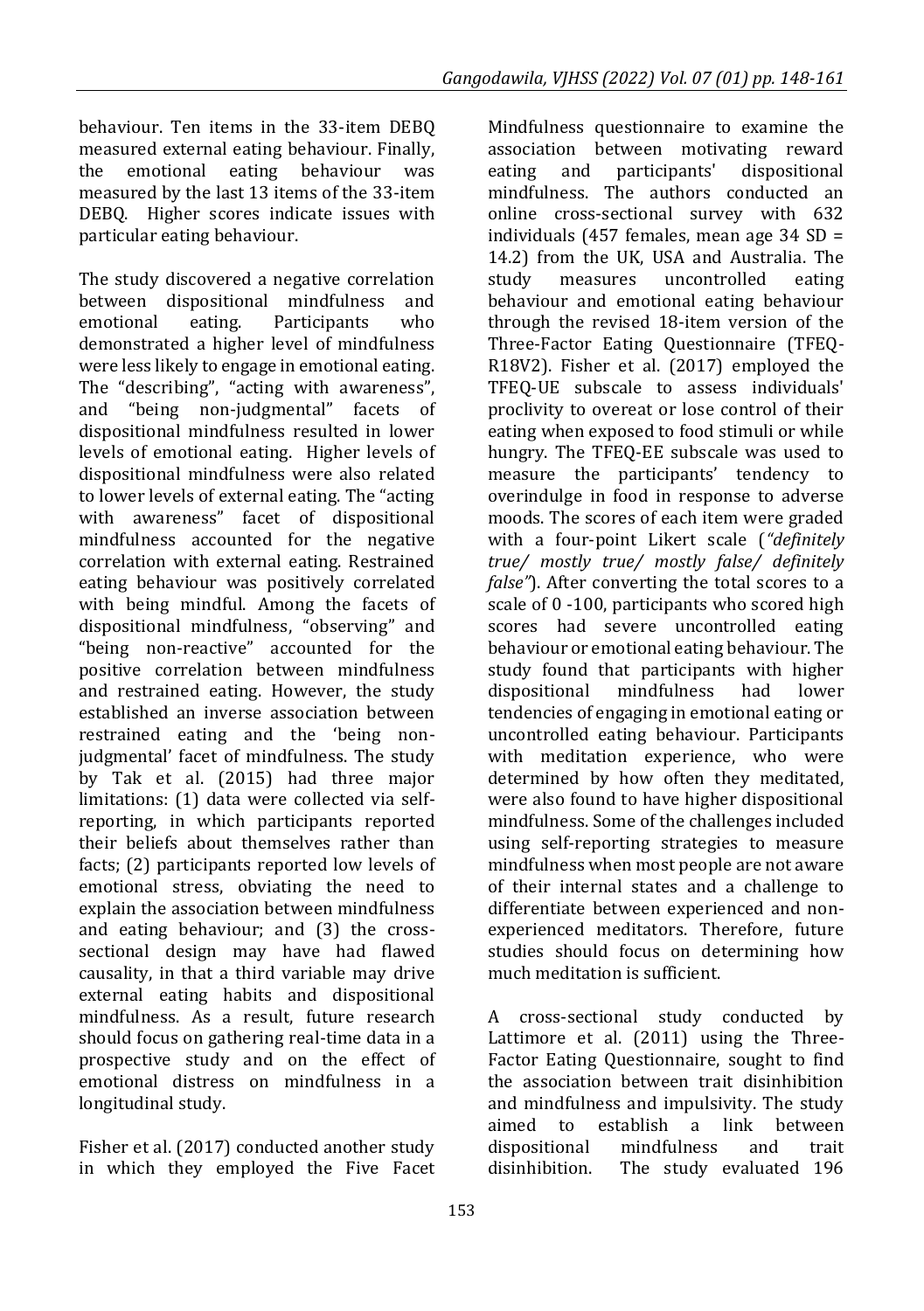female psychology undergraduates for the study with 21 years as their mean age and 5.5 years as the standard deviation. The study used the short form of the Kentucky Inventory of Mindfulness (KIMS) to measure the participants' level of dispositional mindfulness. KIMS accesses three facets of mindfulness which include "accept or allow without judgment" (KIMS-AJ), "observing" (KIMS-O), and "acting with awareness" (KIMS-AA). KIMS-AJ evaluates participants' ability to experience the present moment judging it without trying to change or avoid or escape it. KIMS-O evaluates participants' ability to attend to bodily stimuli, including emotions, cognitions, and bodily sensations. KIMS-AA was used to determine an individuals' attention. The scores were rated using a five-scale Likert scale. Participants with high scores were more regarded as being more mindful than those with lower scores. Lattimore et al. (2011) found that greater propensities of uncontrolled eating and emotional eating behaviour were associated with lower scores in KIMS-AJ and KIMS-AA. High KIMS-O was positively correlated with uncontrolled eating behaviour, which is the trait disinhibition trait under study. Therefore, the study found a causal behaviour between eating behaviour and the level of mindfulness. The study was limited as it only used female students to draw the correlations and conclusions. A potential future research field would be to include male students in the study as well.

Mindfulness Attention and Awareness Scale is a method of measurement used by three studies incorporated in this review to measure participants' dispositional mindfulness. The scale makes no reference to mindfulness or meditation-specific language; hence can be used in the general population. It is a self-reporting scale containing 15 items with questions, such as "*I find myself doing most of the things without paying attention*." The responses used are measured using a Likert Scale which ranges from 1 (''*almost always''*) to 6 (''*almost never''*). The score is evaluated by adding all the items and dividing the score by the number of items. Higher scores are associated with a higher level of depositional mindfulness. MAAS identifies how mindful they are in their everyday lives without using specialized meditation or mindfulness vocabulary (Murphy et al., 2012).

The first study that used MAAS was conducted by Pivarunas et al. (2015) on one hundred and fourteen 12-17-year-old female adolescents at risk of developing type 2 diabetes from a T2D prevention trial. The study investigated the relationship between dispositional mindfulness and binge eating and the associated eating behaviours or attitudes. The mean age was 14.5 years (SD=1.61). Participants with a positive family history of type 2 diabetes, pre-diabetes, gestational diabetes, or a body mass index greater than the 85th percentile for their age were at increased risk of acquiring type 2 diabetes. The Eating Disorder Examination Questionnaire (EDE-Q), specifically the component on overeating, the Eating in the Absence of Hunger (EAH) Questionnaire for Children and Adolescents, and the Relative Reinforcing Value (RRV) for Food Task were used to assess eating behaviour. EDE-Q was administered by a qualified professional to gauge participants' eating concerns, shape concerns, eating restraint, and weight concerns. The EAH questionnaire was used to determine the frequency of EAH during the preceding week in response to boredom or fatigue/boredom. The RRV of Food Tasks was used to evaluate the reinforcing value of the participants' favourite snacks.

High levels of mindfulness were associated with decreased binge eating tendencies. There was a negative link between mindfulness and eating concern, but no significant correlation between shape concern, weight concern, or restraint eating. In addition, mindfulness was found to be adversely connected with EAH regarding fatigue or boredom. In terms of external cues,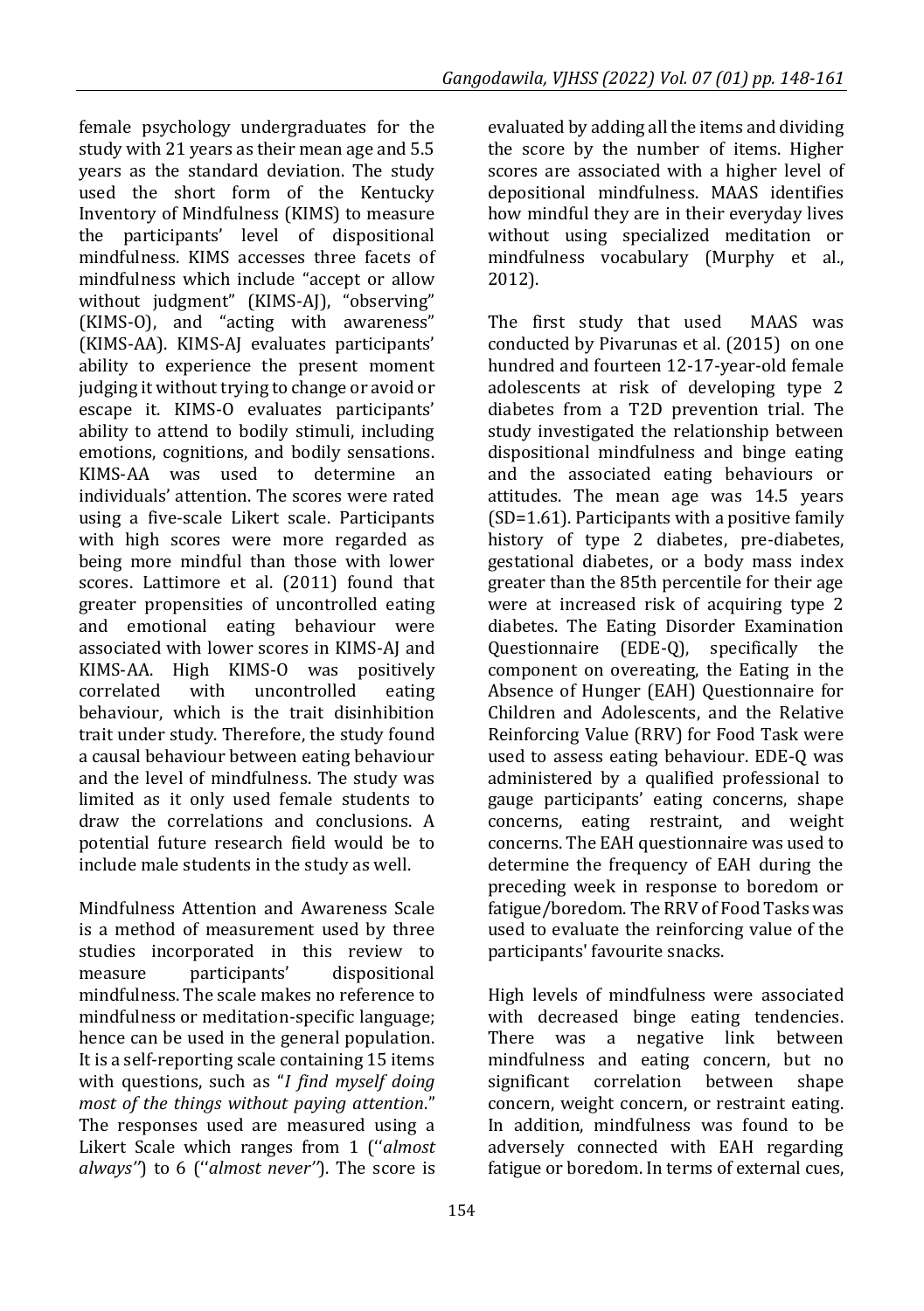the study discovered no correlation between dispositional mindfulness and EAH. Mindfulness was also inversely correlated with the RRV of their favourite snack. Similar to other studies discussed before, the study by Pivaruna et al. (2015) was hampered by its reliance on self-reporting techniques, which may not capture the entirety of dispositional mindfulness. Additionally, because the study sampled only females, the findings could not be generalised to the entire population. Thus, future research should focus on determining the extent to which mindfulness influences eating habits in people with Type 2 diabetes.

Murphy et al. (2012) conducted the second study in this review, which employed MAAS to assess dispositional mindfulness in 441 women who attended two sessions per week for five academic quarters at a medium-sized midwestern university. The purpose of this study was to determine the association between dispositional mindfulness and healthy behaviours and physical activity. The healthy eating behaviours included eating, exercise, and sleep. The participants had an average age of 19.06 years with a standard deviation of 3.55 years. What was their sex composition? How were they selected? The eating behaviour was evaluated using Eating Attitude Test (EAT-26). EAT is commonly used to measure symptoms and concerns associated with different eating disorders and overall eating patterns and behaviour. The EAT consists of 26 items that are rated on a Likert scale with a range of 1 (''*always*'') to 6 (''*never*''). Higher scores are linked to healthier eating attitudes and behaviours. The study concluded that high dispositional mindfulness was correlated with healthy eating behaviours. Meditation can be used to improve participants' level of dispositional mindfulness. The limitation of the study was the homogeneity of the study population as it only included women, which limits the generalizability of the study. The short follow-up period represented by the two sessions was very short to determine causality; therefore, there is a need for

studies that offer longer follow-up periods and are more inclusive of the general population to enhance inclusivity and the generalizability of the results.

The third included study that used MAAS to measure dispositional mindfulness was conducted by Elmquist et al. (2017) on 152 men with a mean age of  $41.5$  years (SD = 10.1). The participants were recruited from a 12-step residential treatment program, which took between 28 and 35 days. The study sought to study the association between dispositional mindfulness and eating disorders among men with substance abuse disorders. Eating behaviour was evaluated using the eating disorder scale of the Psychiatric Diagnostic Screening Questionnaire (PDSQ). PDSQ is a 10 item subscale that can be answered either as yes (1) or no (0) if the item applies to their lives. The study found that dispositional mindfulness is significantly and inversely correlated with ED symptoms. Some of the limitations highlighted by the authors included the study's cross-sectional nature, which assumed a temporal association between the variables. Therefore, future studies should implement more measures of dispositional mindfulness and longer periods and include diverse populations to aid in the generalizability of the results.

#### **3.2 Clinical Consideration: Adverse Psychological Mood**

Four of the six articles explored one aspect associated with adverse psychological mood. Several of these clinical considerations include depression symptoms, anxiety symptoms, emotional regulation difficulties, and habitual negative thinking. Adverse emotions and moods can contribute to mood disorders, which impact 300 million people globally and diminish a person's selfawareness (Deligianni, Guo, & Yang, 2019).

Three papers were included in this review to examine depressive symptoms (Lattimore et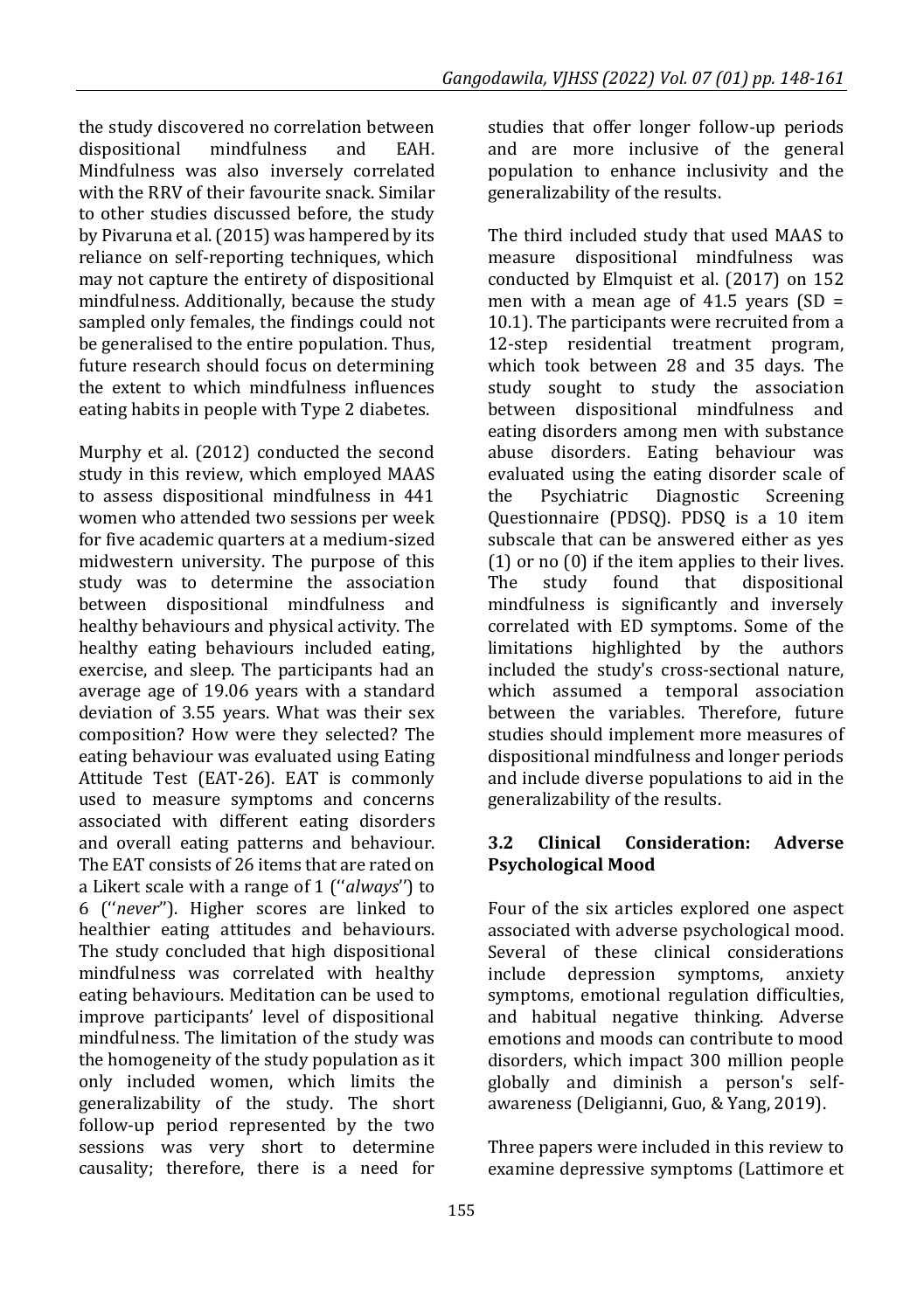al., 2011; Pivarunas et al., 2015; Tak et al., 2015). Tak et al. (2015) applied the Patient Health Questionnaire (PHQ-9) to quantify depressive symptoms among participants the last two weeks before they filled the questionnaire. The PHQ-9, a nine-item questionnaire, has responses that are rated using a four-point Likert scale that ranges from 0 ("*not at all*") to 3 ("*nearly every day"*). Higher PHQ-9 scores show more severe depressive symptoms. Diabetic-specific distress and anxiety symptoms were other clinical considerations that could have caused adverse mood or emotional distress. Anxiety experienced in the past two weeks was gauged using the Generalized Anxiety Disorder Assessment (GAD-7). It is a 7- item questionnaire with the major symptoms of generalized anxiety. The existence of anxiety symptoms indicated using a four-point Likert scale ranging from 0 ("*not at all"*) to 3 ("*nearly every day*"). Higher GAD-7 is associated with severe anxiety symptoms. The Problem Areas in Diabetes Scale (PAID-20) measured distress associated with diabetes, such as guilt for not meeting treatment outcomes. Responses were graded using a five-point Likert scale with a range of 0 ("*not a problem*") to 4 ("*serious problem*"). The total scores are translated to a 0-100 scale; higher scores directly correlate to higher distress specific to diabetes. Depression, anxiety, and distress specific to diabetes were found to increase emotional distress in the participants. High emotional distress was associated with increased emotional and external eating.

Lattimore et al. (2011) assessed emotional distress using a scale that gauges anxiety and depression; Hospital Anxiety and Depression Scales (HADS). HADS is commonly used to screen outpatients and the general population for anxiety and depression. It consists of 7 items for measuring anxiety and seven items for measuring depression. A 4 point scale was associated with grading the severity of the symptoms, with 0 being used for absence of symptoms, while a score of

four showed the maximum severity of symptoms. Lattimore et al. (2011) established that depression and anxiety were inversely related to an individuals' level of dispositional mindfulness, which was linked with uncontrolled and emotional eating. Pivarunas et al. (2015) used the Centre for Epidemiologic Studies Depression Scale (CES-D) to gauge the severity of depressive symptoms among the participants. The study found that depression is negatively correlated with mindfulness, which was inversely associated with adverse eating behaviours.

Fisher et al. (2017) also examined negative self-thinking and problems in emotional regulation as other clinical factors. A difficulty in emotional regulation was gauged using a 36-item Difficulties in Emotion Regulation Scale (DERS). DERS measures the ability of participants to understand and accept their emotions while maintaining goal-oriented behaviour. The responses are graded using a five-point Likert scale ("*Almost never*"/ "*Sometimes*"/ "*About half the time"/* "*Most of the time*"/ "*Almost always*"). Higher scores are associated with greater difficulties in emotional regulation. Fisher et al. (2017) also incorporated habitual negative self-thinking, gauged using the meta-cognitive Habit Index of Negative Thinking (HINT). HINT is a 12 item scale that measures how often negative self-thoughts, regardless of whether they occur unwittingly or are initiated unintentionally. Additionally, it determines whether the thought is difficult to regulate and difficult to control. Emotional eating was connected with increased negative thoughts and difficulty in regulating emotions.

#### **3.3 Clinical Consideration: Underlying Medical Condition**

The study by Tak et al. (2015) evaluated participants who had type 1 diabetes, type 2 diabetes (requiring insulin), and participants with type 2 diabetes (requiring no insulin). The study found that individuals with type 1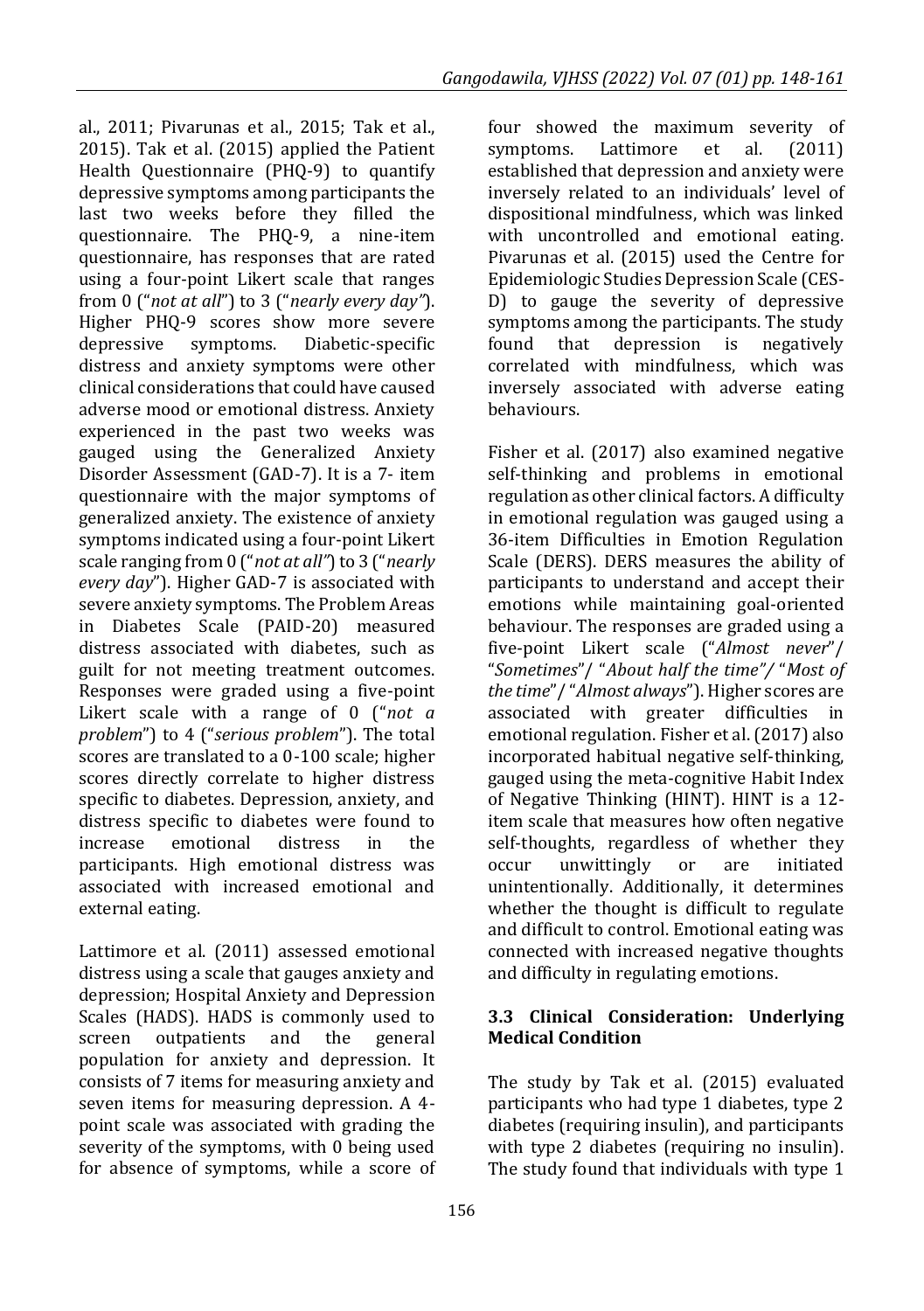diabetes were younger, more educated, and likely to be employed. There were no major differences between the emotional distress of type 1 and type 2 diabetes. Individuals with type 1 diabetes had a significantly lower score than those with type 2 diabetes and insulin. Having a higher BMI, higher level of education, being female, being young, and having distress specific to diabetes was linked to high emotional eating, restrained eating, and external eating behaviours.

Elmquist et al. (2017) examined substance abuse problems using the Alcohol Use Disorder Identification Test (AUDIT) and the Drug Use Identification Test (DUDIT), respectively. AUDIT, a 10-item questionnaire, is designed to examine alcohol use problems for the past 12 months. DUDIT, on the other hand, is a 14-item questionnaire that seeks to identify drug use and related problems. The drugs examined include cocaine, cannabis, stimulants, opiates, hallucinogens, sedatives, hypnotics, anxiolytics, and other substances such as steroids. The study found that alcohol-use disorder was positively correlated with eating disorders.

### **3.4 Clinical Consideration: General Healthy Behaviours**

A study by Murphy et al. examined three general aspects of healthy behaviour: exercise frequency, sleep quality, and physical health (2012). Exercise frequency was determined using the Leisure-Time Exercise Questionnaire (LTEQ). The LTEQ assessed how frequently participants engaged in 15 minutes or more of intense, moderate, or gentle activity throughout a normal week. The exercise frequency was calculated by multiplying the hard exercise frequency by nine, then by multiplying the moderate exercise frequency by four, and finally by multiplying the mild exercise frequency by three. Higher scores showed higher exercise frequency. The study found no significant association between the frequency of exercise and the participants' level of dispositional mindfulness.

Murphy et al. (2012) employed a three-item questionnaire to assess sleep quality. Each item was assessed on a five-point Likert scale ranging from 1 ("*strongly disagree*") to 5 ("*strongly agree*"). The first item assessed participants' satisfaction with the amount of sleep they had each night. The second item inquired whether participants felt rested upon awakening, while the final portion inquired whether they felt exhausted during the day. Increased dispositional mindfulness has been associated with improved sleep quality. The Cohen-Hoberman Inventory of Physical Symptoms was used to assess the participants' physical health (CHIPS). The questionnaire was completed by the participants using a Likert scale ranging from 0 ("*Not at All*") to 4 ("*Extreme*"). The CHIPS ratings were then reversed to ensure that higher scores indicated improved perceived physical health and the absence of physical health symptomatology. Physical health was positively connected with higher degrees of dispositional mindfulness.

Increased levels of dispositional mindfulness were linked to less external and emotional eating. Mindfulness can reduce impulsivity and behaviour automaticity, like maladaptive eating behaviour that leads to emotional and external eating behaviours (Lavender, Jardin, & Anderson, 2009). Additionally, mindfulness shifts attention inward, allowing individuals to focus on internal signs such as the absence of hunger, which can help individuals avoid overeating (Tak et al., 2015). By focusing on negative thoughts and emotions and being judgemental, an individual may create difficulties that prevent from pursuing a goal successfully, resulting in uncontrolled and emotional eating. Enhanced dispositional mindfulness enables an individual to sustain cognitive concentration, thereby interrupting the recurrent cognitive cycle and averting negative eating behaviours (Fisher et al., 2017).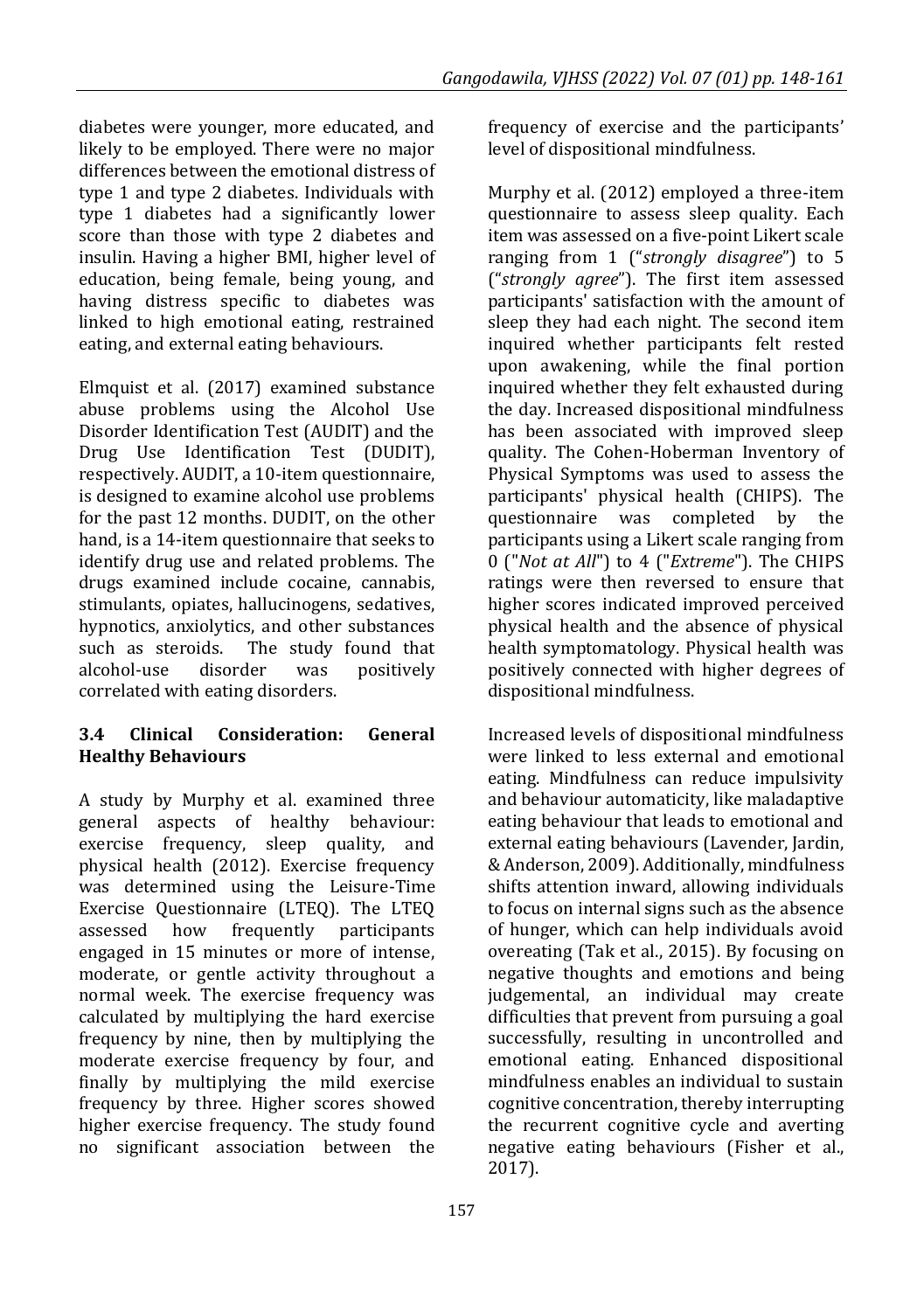Pivarunas et al. (2015) also imply that binge eating is a way to avoid self-awareness, particularly when linked with emotional distress. As a result, individuals frequently engage in binge eating and emotional eating to regulate their moods. The ability to experience a negative psychological mood without changing the experience or judge would reduce the need to engage in external and emotional eating behaviours. Individuals who find food to be highly reinforcing and are impulsive in their pursuit of the reward associated with their favourite meal have a deficiency in the awareness aspect of mindfulness, which may result in greater external eating behaviour.

Substance abuse disorders are frequently related to low dispositional mindfulness, as they are accompanied by cravings for the addictive substance and may result in impulsive conduct to obtain the substance of interest (Tang, Tang, & Posner, 2016). Individuals who abuse alcohol have difficulty regulating their emotions and have greater stress reactivity, which may predispose them to emotional eating or external eating behaviour. Utilizing mindful practises, such as meditation, may strengthen control networks and so enable individuals to regulate their emotions (Tang, Tang, & Posner, 2016).

## **4. Conclusion and Recommendations**

The purpose of this review was to elicit theoretical evidence demonstrating an association between dispositional mindfulness and eating behaviours while taking into account all clinical considerations. After taking into account all clinical factors, the six articles analysed found that dispositional mindfulness is associated with healthy eating behaviours. Certain elements of mindfulness exhibited no correlation, whereas others exhibited a negative correlation.

A clinical consideration such as negative psychological mood was associated with lower dispositional mindfulness, resulting in unhealthy eating behaviours such as emotional and external eating. Stress caused by underlying problems was also found to raise stress levels, which resulted in an increase in emotional eating, restrained eating, and external eating behaviours. Emotional regulation difficulties, in addition to persistent negative self-talk, are associated with an increase in emotional eating and a decrease in dispositional mindfulness. Alcoholism is linked to a lack of dispositional mindfulness. Healthy habits such as adequate sleep and frequent exercise are connected with an increase in dispositional awareness, which is associated with a decrease in emotional eating or external eating behaviour. Physical health and drug use have no significant association with an individual's mindfulness. Strowger, Kiken, and Ramcharran (2018), on the other hand, found a significant positive association between physical activity and mindfulness, whilst Seleghim & Gherardi-Donato (2020) discovered a negative correlation between drug use and mindfulness.

The papers examined reproducible data, which indicates that all of the scales used to assess eating behaviours, dispositional mindfulness, and other linked disorders, such as sadness and anxiety, have been validated in previous studies. The lone exception was the questionnaire on sleep quality. Thus, elevated dispositional awareness is associated with a reduction in bad eating habits such as external eating, emotional eating, and restrained eating. One of the study's limitations is the paucity of research on the association between dispositional mindfulness and eating behaviours. Certain clinical variables, such as age, body mass index, ethnic origin, and gender, are not taken into account as primary clinical variables in these studies. A second constraint is the small sample size of the majority of articles. Thirdly, most publications acknowledged the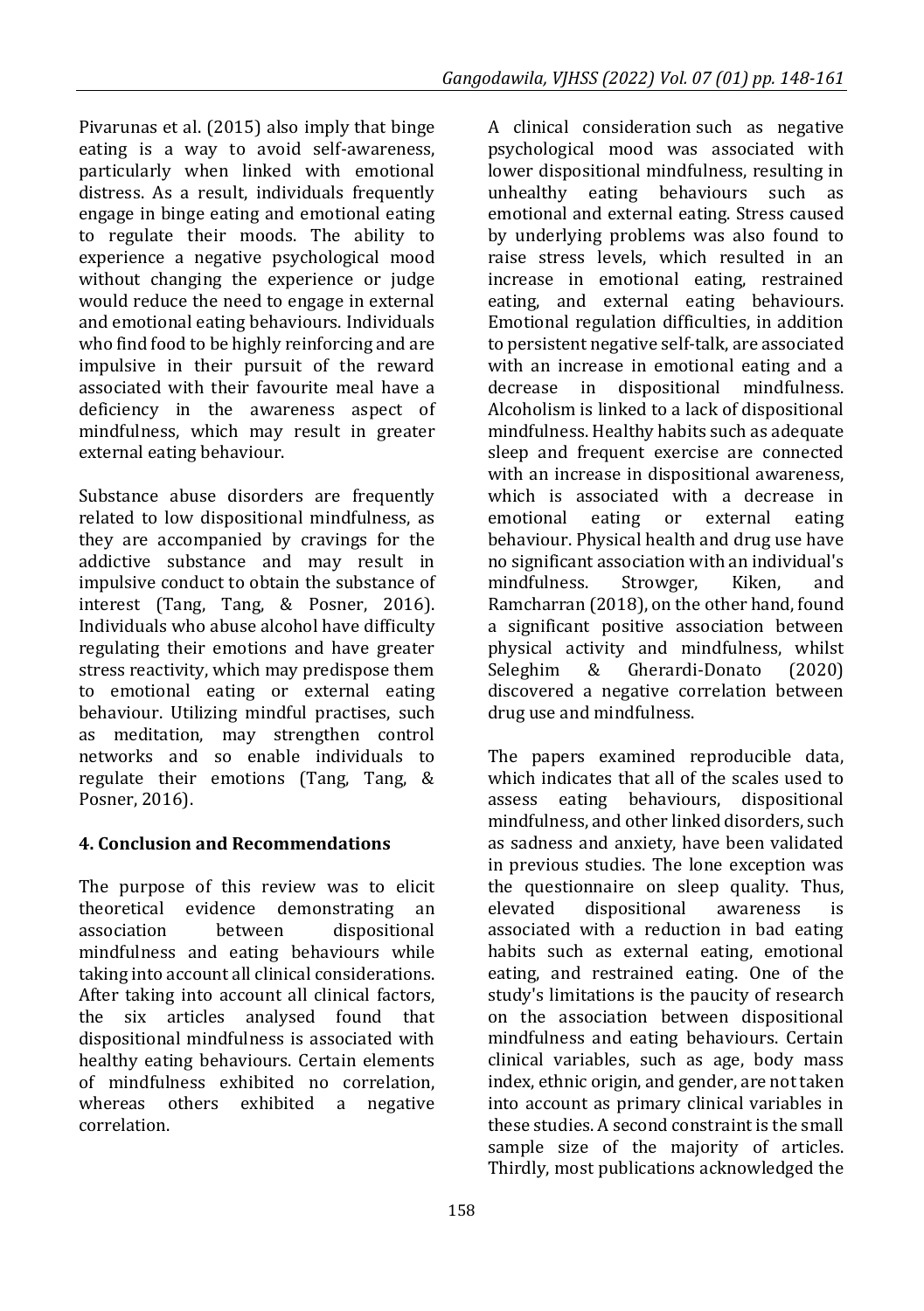limitations of self-reported methodologies for studying mindfulness and eating behaviours, in which respondents provided their beliefs rather than facts. The fourth restriction was a lack of longitudinal studies; hence, there are doubts about the causal association between mindfulness and eating behaviours, as cross-sectional studies analyse only the temporal relationship between variables.

Additional research is required to examine a broader range of clinical variables. Diabetes and substance abuse problems are the only disorders discussed in the preceding review. More research should focus on the clinical variables of age, body mass index, ethnic origin, and gender to demonstrate a correlation between dispositional mindfulness and eating behaviours. Substantial primary research with a longitudinal design should be conducted to establish a more casual connection between mindfulness and eating behaviours. Regardless of the constraints, those with higher dispositional mindfulness demonstrated fewer negative eating. As a result, frequent meditation should be encouraged as a means of preventing the development of bad eating behaviours. Meditation has been shown to raise an individual's dispositional mindfulness level. Meditation and other mindfulness-based approaches that have been shown to improve dispositional mindfulness should be incorporated into an eating disorder treatment plan to expedite recovery and prevent remission following treatment.

#### **Abbreviations**

| <b>AUDIT</b> | Alcohol Use Disorder             |
|--------------|----------------------------------|
|              | <b>Identification Test</b>       |
| <b>BMI</b>   | <b>Body Mass Index</b>           |
| <b>CES-D</b> | Center for Epidemiologic Studies |
|              | <b>Depression Scale</b>          |
| <b>CHIPS</b> | Cohen-Hoberman Inventory of      |
|              | <b>Physical Symptoms</b>         |
| <b>DEBQ</b>  | Dutch Eating Behaviour           |
|              | Questionnaire                    |

| <b>DERS</b>         | Difficulties in Emotion                          |
|---------------------|--------------------------------------------------|
|                     | <b>Regulation Scale</b>                          |
| DSM-5               | Diagnostic and Statistical                       |
|                     | <b>Manual of Mental Disorders</b>                |
| <b>DUDIT</b>        | Drug Use Identification Test                     |
| <b>EAH</b>          | Eating in the Absence of Hunger                  |
| <b>EAT/EAT-26</b>   | <b>Eating Attitude Test</b>                      |
| ED                  | <b>Eating Disorder</b>                           |
| EDE-Q               | Eating Disorder Examination                      |
|                     | Questionnaire                                    |
| <b>FFMQ</b>         | <b>Five Facet Mindfulness</b>                    |
|                     | Questionnaire                                    |
| <b>FFMQ-SF</b>      | <b>Five Facet Mindfulness</b>                    |
|                     | Questionnaire - Short Form                       |
| $GAD-7$             | <b>Generalized Anxiety Disorder</b>              |
|                     | Assessment                                       |
| GBP                 | <b>Global Burden of Diseases</b>                 |
| <b>HADS</b>         | <b>Hospital Anxiety and Depression</b>           |
|                     | <b>Scales</b>                                    |
| <b>HINT</b>         | Habit Index of Negative                          |
|                     | Thinking                                         |
| <b>KIMS</b>         | Kentucky Inventory of                            |
|                     | Mindfulness Skills                               |
| KIMS - AA           | Kentucky Inventory of                            |
|                     | Mindfulness Skills - Acting with                 |
|                     | Awareness                                        |
| KIMS-AJ             | Kentucky Inventory of                            |
|                     | Mindfulness Skills - Accept or                   |
|                     | Allow without Judgement                          |
| $KIMS - O$          | Kentucky Inventory of                            |
|                     | Mindfulness Skills - Observing                   |
| <b>LTEQ</b>         | Leisure-Time Exercise                            |
|                     | Questionnaire                                    |
| <b>MAAS</b>         | Mindful Attention and                            |
|                     | Awareness Scale                                  |
| PAID-20             | Problem Areas in Diabetes Scale                  |
| <b>PDSQ</b>         | Psychiatric Diagnostic Screening                 |
|                     | Questionnaire                                    |
| PHQ-9               | Patient Health Questionnaire                     |
| <b>RRV</b>          | Relative Reinforcing Value                       |
| <b>TFEQ - R18V2</b> | Three-Factor Eating                              |
|                     | Questionnaire                                    |
| <b>TFEQ - UE</b>    |                                                  |
|                     | Three-Factor Eating<br>Questionnaire - Emotional |
|                     | Eating                                           |
| TFEQ - UE           | Three-Factor Eating                              |
|                     |                                                  |
|                     | Questionnaire - Uncontrolled                     |
|                     | Eating                                           |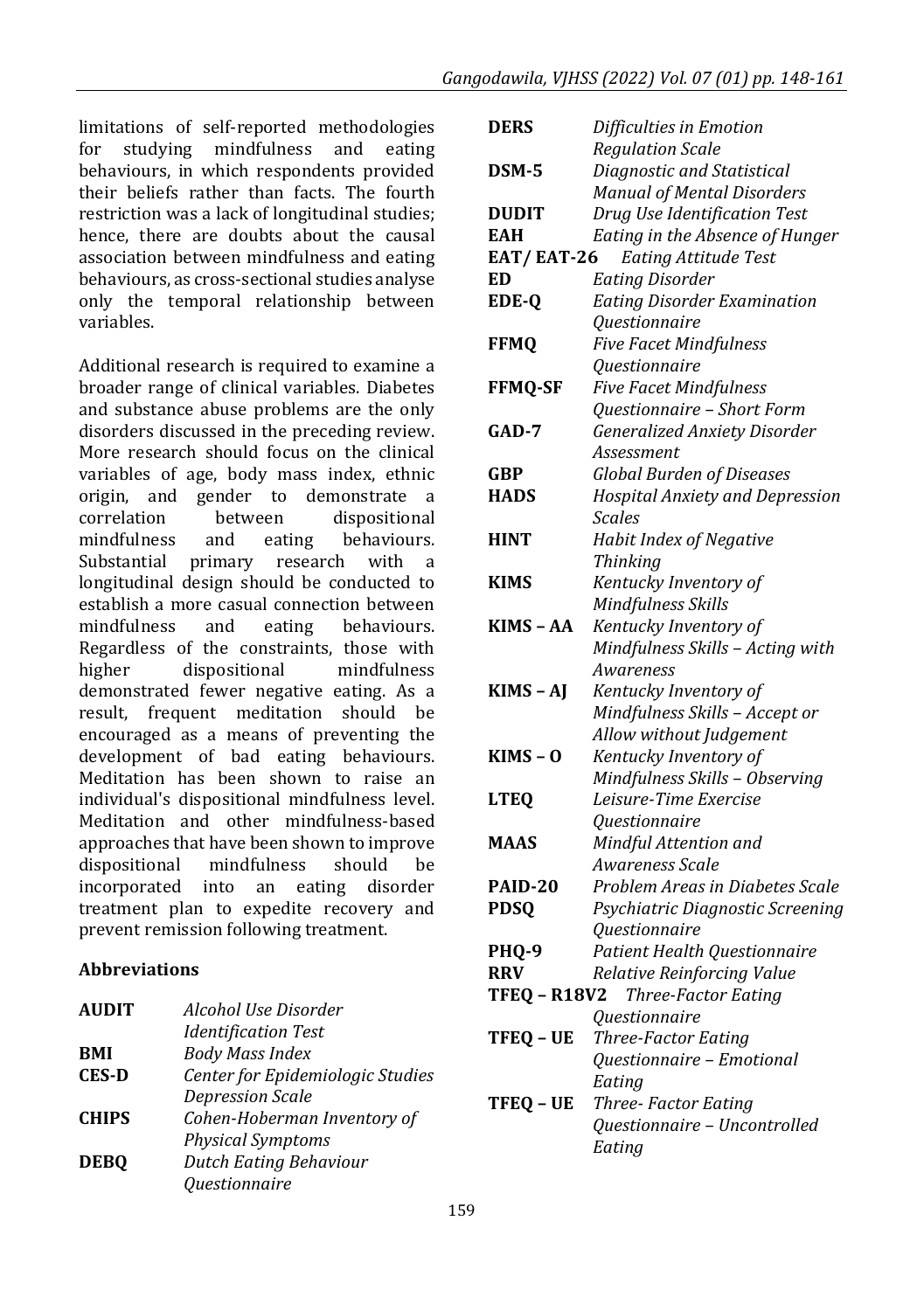**TFEQ–R21** *Three-Factor Eating Questionnaire*

#### **5. References**

- American Psychiatric Association. (2013). *Diagnostic and Statistical Manual of Mental Disorders (DSM-5®)*. American Psychiatric Pub.
- Annameier, S. K., Kelly, N. R., Courville, A. B., Tanofsky-Kraff, M., Yanovski, J. A., & Shomaker, L. B. (2018). Mindfulness and Laboratory Eating Behaviour in Adolescent Girls at Risk for Type 2 Diabetes. *Appetite*, *125*, 48–56. https://doi.org/10.1016/j.appet.2018 .01.030
- Brisbon, N. M., & Lachman, M. E. (2017). Dispositional Mindfulness and Memory Problems: The Role of Perceived Stress and Sleep Quality. *Mindfulness*, *8*(2), 379–386. https://doi.org/10.1007/s12671- 016-0607-8
- Carlson, N. R., & Birkett, M. A. (2017). *Physiology of Behaviour* (12th Edition). Pearson Higher Education.
- Deligianni, F., Guo, Y., & Yang, G.-Z. (2019). From Emotions to Mood Disorders: A Survey on Gait Analysis Methodology. *IEEE Journal of Biomedical and Health Informatics*, *23*(6), 2302–2316. https://doi.org/10.1109/JBHI.2019.2 938111
- Elmquist, J., Shorey, R. C., Anderson, S. E., & Stuart, G. L. (2017). A preliminary investigation of the relationship between dispositional mindfulness and eating disorder symptoms among men in residential substance use treatment. *Addiction Research & Theory*, *25*(1), 67–73. https://doi.org/10.1080/16066359.2 016.1198475
- Fanning, J., Osborn, C. Y., Lagotte, A. E., & Mayberry, L. S. (2018). Relationships

between dispositional mindfulness, health behaviours, and hemoglobin A1c among adults with type 2 diabetes. *Journal of Behavioural Medicine*, *41*(6), 798–805. https://doi.org/10.1007/s10865- 018-9938-3

- Fisher, N. R., Mead, B. R., Lattimore, P., & Malinowski, P. (2017). Dispositional mindfulness and reward motivated eating: The role of emotion regulation and mental habit. *Appetite*, *118*, 41–48. https://doi.org/10.1016/j.appet.2017 .07.019
- Galmiche, M., Déchelotte, P., Lambert, G., & Tavolacci, M. P. (2019). Prevalence of eating disorders over the 2000–2018 period: A systematic literature review. *The American Journal of Clinical Nutrition*, *109*(5), 1402–1413. https://doi.org/10.1093/ajcn/nqy34 2
- Guyot, E., Baudry, J., Hercberg, S., Galan, P., Kesse-Guyot, E., & Péneau, S. (2018). Mindfulness Is Associated with the Metabolic Syndrome among Individuals with a Depressive Symptomatology. *Nutrients*, *10*(2). https://doi.org/10.3390/nu1002023 2
- Lattimore, P., Fisher, N., & Malinowski, P. (2011). A cross-sectional investigation of trait disinhibition and its association with mindfulness and impulsivity. *Appetite*, *56*(2), 241–248. https://doi.org/10.1016/j.appet.2010 .12.007
- Lavender, J. M., Jardin, B. F., & Anderson, D. A. (2009). Bulimic symptoms in undergraduate men and women: Contributions of mindfulness and thought suppression. *Eating Behaviours*, *10*(4), 228–231. https://doi.org/10.1016/j.eatbeh.200 9.07.002